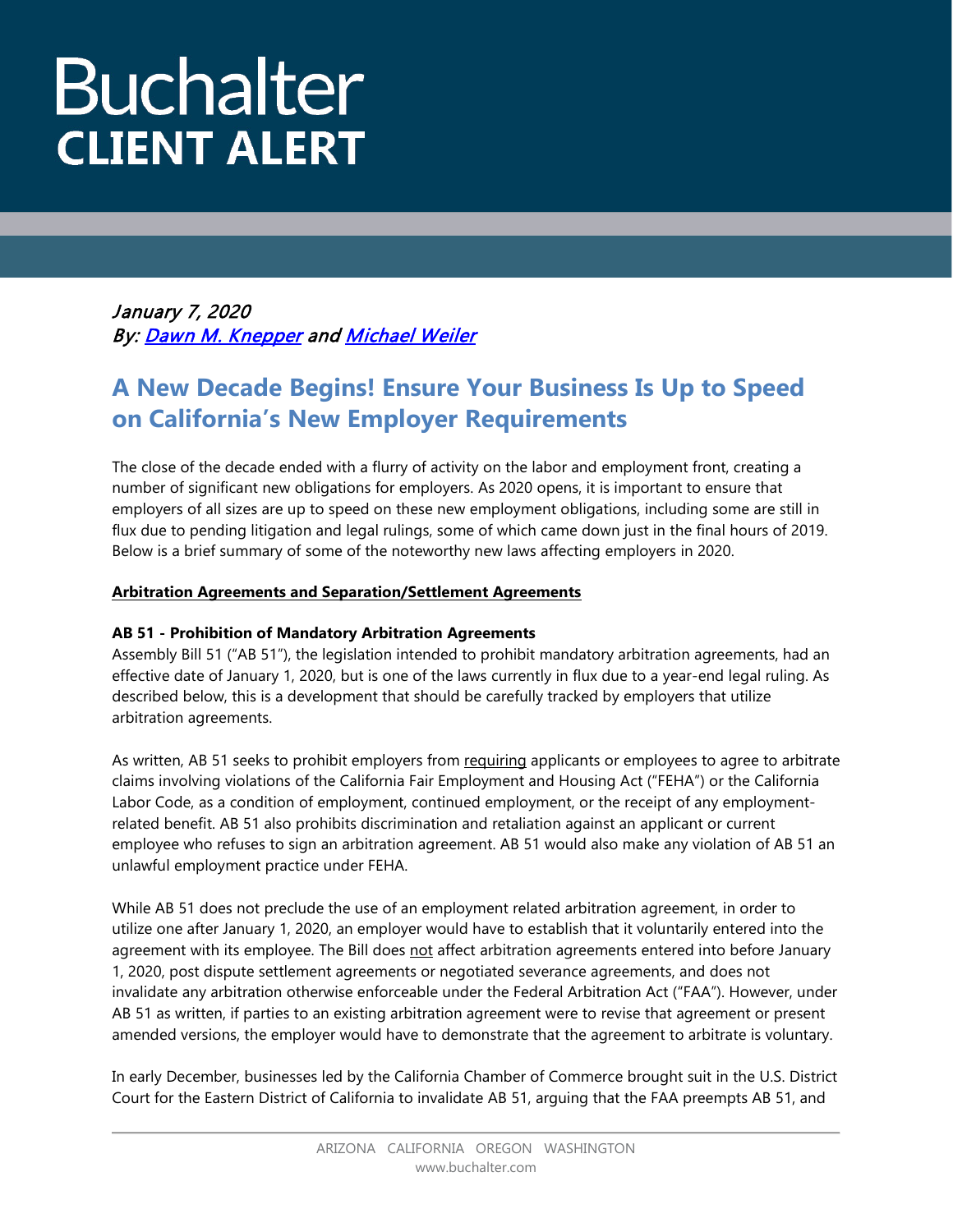sought a temporary injunction to prohibit AB 51 from going into effect. On December 30, 2019, Federal District Court Judge Kimberly Mueller agreed with the businesses and issued the temporary restraining order halting the enforcement of AB 51. Judge Mueller found that the business have "rais[ed] serious questions" regarding the question of whether AB 51 is preempted by the FAA. The Order precluded enforcement of AB 51, pending ruling on a motion for a preliminary injunction, which if granted, would presumably stay enforcement on the new law until a trial on the merits. The hearing on the preliminary injunction is set for January 10, 2020, so stay tuned for additional developments.

While employers have been granted a brief reprieve from the enforcement of AB 51, employers should carefully consider the use of such arbitration agreements in light of AB 51's current uncertainty.

# **AB 749 - Ban on No-Rehire Provisions in Settlement Agreements**

Employers and their counsel typically include a provision in settlement agreements that prevents the former employee from securing future employment with the employer or its affiliates. Beginning in 2020, under Assembly Bill 749 ("AB 749") a settlement agreement cannot prevent a person who filed a "claim against the person's employer in court, before an administrative agency, in an alternative dispute resolution forum, or through the employer's internal complaint process" from obtaining future employment with the employer, or any parent company, subsidiary, division, affiliate, or contractor of the employer. Through the newly created Code of Civil Procedure section 1002.5, it makes such provisions in agreements entered into on or after January 1, 2020 void as a matter of law and against public policy.

A settlement agreement can still prevent a former employee from obtaining future employment from the employer if the person engaged in sexual harassment or sexual assault. AB 749 also clarifies that an employer is not required to continue to employ a person, or rehire a person, if there is a legitimate nondiscriminatory or non-retaliatory reason for terminating or refusing the rehire the person.

#### **Wage-Hour**

#### **AB 5 - Worker Classification**

The California Supreme Court brought sweeping limitations on an employer's use of independent contractors with the 2018 case, Dynamex Operations West, Inc. v. Superior Court of Los Angeles. Demands for legislative relief were made and the response came in the form of Assembly Bill 5 ("AB 5"), which largely codified the Dynamex test for use of independent contractors, and created some exemptions for certain workers. Under *Dynamex* and now AB 5, workers are assumed to be "employees" of a business unless the business can establish all three criteria laid out in the following "ABC" test:

- A. The person is free from the control and direction of the hiring entity in connection with the performance of the work, both under the contract for the performance of the work and in fact;
- B. The person performs work that is outside the usual course of the hiring entity's business; and
- C. The person is customarily engaged in an independently established trade, occupation or business of the same nature as that involved in the work performed.

ARIZONA CALIFORNIA OREGON WASHINGTON www.buchalter.com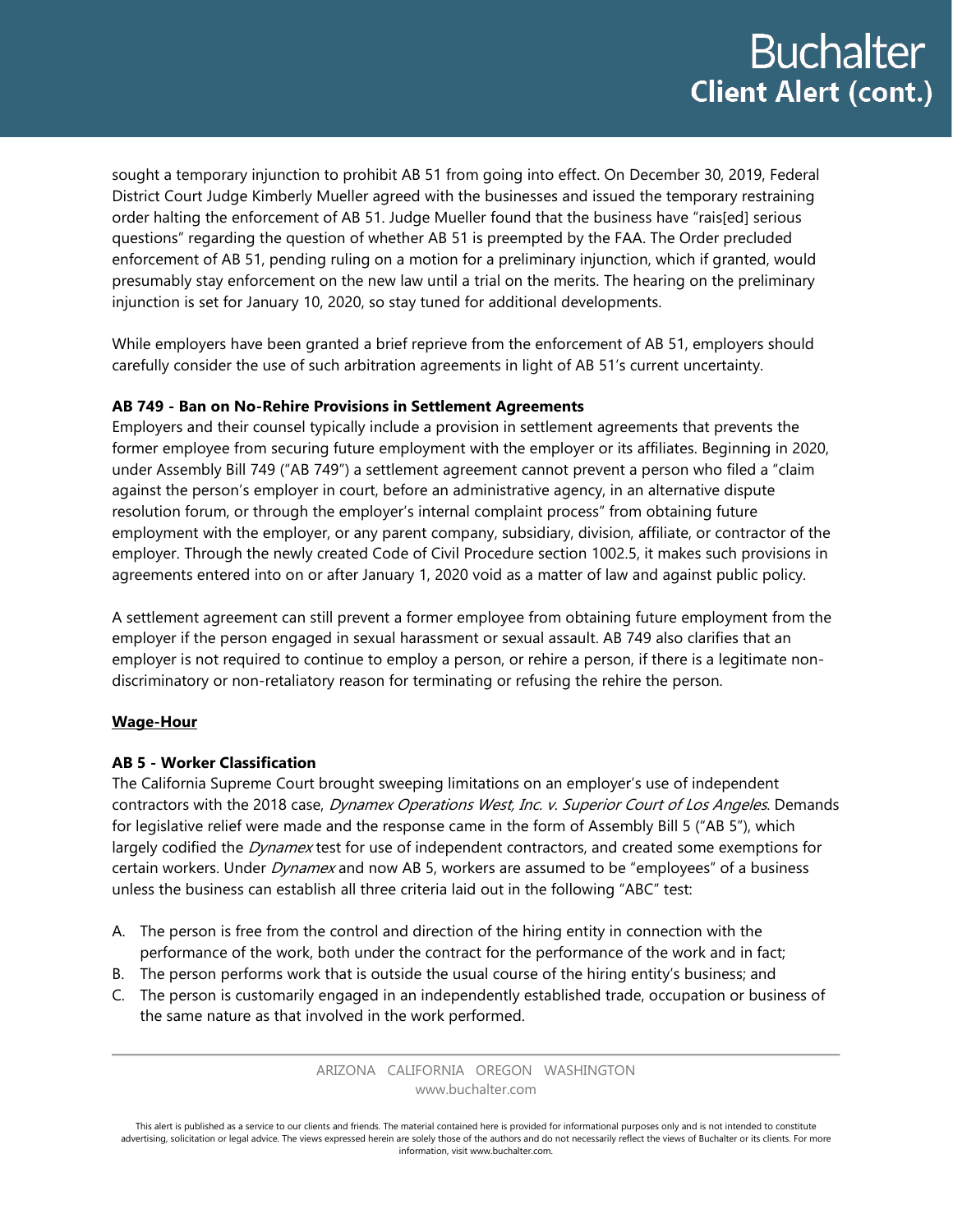As referenced above, due to lobbying efforts from certain industries, AB 5 now provided specific carve outs for various job categories, including physicians, lawyers, engineers, securities brokers/dealers, insurance agents, and architects. While the ABC test will not apply to those that can successfully establish the application of an exemption to particular worker, employers are not necessarily able to assume they can utilize the independent contractor model for that worker. Instead, worker classification in those professions will be determined under the multi-factor *Borello* test, with the primary factor being the degree of control exercised by the hiring entity over the manner and means of the worker's performance.

Since its passage in the fall, AB 5 has been under attack via litigation from multiple industries, including the trucking industry, gig companies, and freelance journalists. Hours before the January 1, 2020 effective date, the trucking industry won a temporary restraining order blocking enforcement of AB 5 against them. A ballot campaign is in the works by the gig economy to exempt those workers.

Nonetheless, despite the ongoing legal battles, to the extent your business utilizes independent contractors, it should carefully consider the application of AB 5 and whether the employer can overcome the heavy presumption that the worker should be classified as an employee, and is entitled to the responsibilities and benefits of employee status.

#### **Increases in the Minimum Wage and Minimum Salary**

Effective January 1, 2020, the California minimum wage is increasing to \$13.00 per hour for employers with 26 or more employees and \$12.00 per hour for employers with 25 or fewer employees. In addition, beginning January 1, 2020, the minimum annual salary for any exempt employee under one of the whitecollar exemptions – those employees employed in administrative, managerial, executive or professional capacities – will be \$54,080.00 for employers with 26 or more employees and \$49,920.00 for employers with 25 or fewer employees.

Many local ordinances also have minimum wage increases effective on January 1, 2020, which may be higher than the state minimum wage. These local ordinance increases do not affect the state minimum salary requirement. California businesses should ensure their wage policies satisfy these minimum requirements.

#### **Harassment, Discrimination, and #MeToo**

# **AB 9 - Extending the Statute of Limitations for FEHA Claims**

Before an employee can file a lawsuit alleging claims under the FEHA, he or she must first file a charge with the Department of Fair Employment and Housing ("DFEH"). Up through last year, he or she had one year from termination (or from the end of the alleged discriminatory conduct) to file the charge. After getting a right-to-sue letter from the DFEH, he or she has one more year to file the lawsuit.

> ARIZONA CALIFORNIA OREGON WASHINGTON www.buchalter.com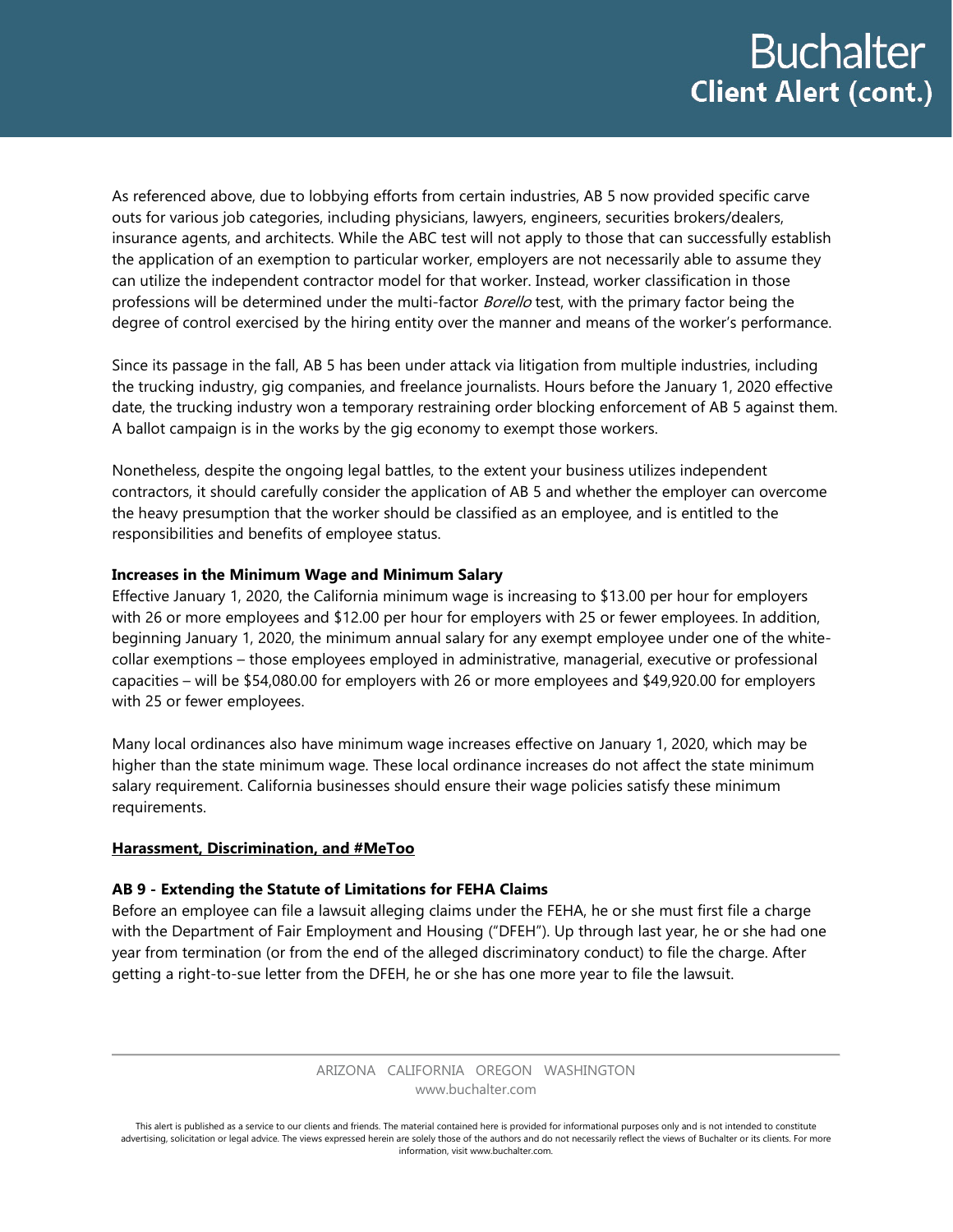Assembly Bill 9 ("AB 9") is terribly significant for both employers and employees in that, effective January 1, 2020, it extended the time employees have to file their charge with the DFEH to **three years**. This is three times as long as the original state standard and six times longer than the Federal requirement.

More than ever, it is important to ensure that employers maintain solid documentation related to the activities and management of their employees, as the more time passes, the harder it becomes to explain and defend what are often otherwise legitimate employment decisions. Employers should also review their data and document retention policies (including any auto-delete functions on email systems) and take appropriate steps to ensure that they retain documents and employee files to cover at least four years.

#### **SB 778 – Extension of Deadlines for Sexual Harassment Training**

Employers have some relief for sexual harassment training deadlines. Currently, all employers with five or more employees must provide two hours of sexual harassment training to supervisors and one hour to nonsupervisory staff. Current law mandated the training be completed by January 2, 2020. Instead the training is now required by January 1, 2021 and the training must be provided "thereafter once every 2 years." Thus, employers should ensure that all employees and newly covered supervisors are trained by the end of this year.

#### **SB 142 – New Requirements for Lactation Accommodation**

On September 11, 2019, the California Legislature passed Senate Bill 142 ("SB 142"), which significantly expands lactation accommodations and protections for working mothers effective January 1, 2020. Among other things, SB 142: (1) clarifies employer obligations to provide breaks to nursing/pumping mothers; (2) requires employers to provide safe and sanitary lactation rooms for employees wishing to express milk; (3) increases penalties for non-compliance; (4) prohibits discrimination and retaliation against employees who exercise or attempt to exercise their right to lactation accommodations; and (5) requires that employers implement lactation accommodation policies.

SB 142 comes on the heels of last year's Assembly Bill 1976, which required that employers "make reasonable efforts" to provide a lactation room other than a bathroom. Under SB 142, employers must provide such a room, subject to a limited undue hardship exemption, as described below. In particular, employers must provide a lactation room or location, not a bathroom, that:

- 1. Is in close proximity to the employee's work area,
- 2. Free from intrusion while the employee is expressing milk,
- 3. Shielded from view,
- 4. Safe, clean and free of hazardous materials,
- 5. Contains a surface to place a breast pump and personal items,
- 6. Contains a place to sit, and
- 7. Has access to electricity or alternative devices.

ARIZONA CALIFORNIA OREGON WASHINGTON www.buchalter.com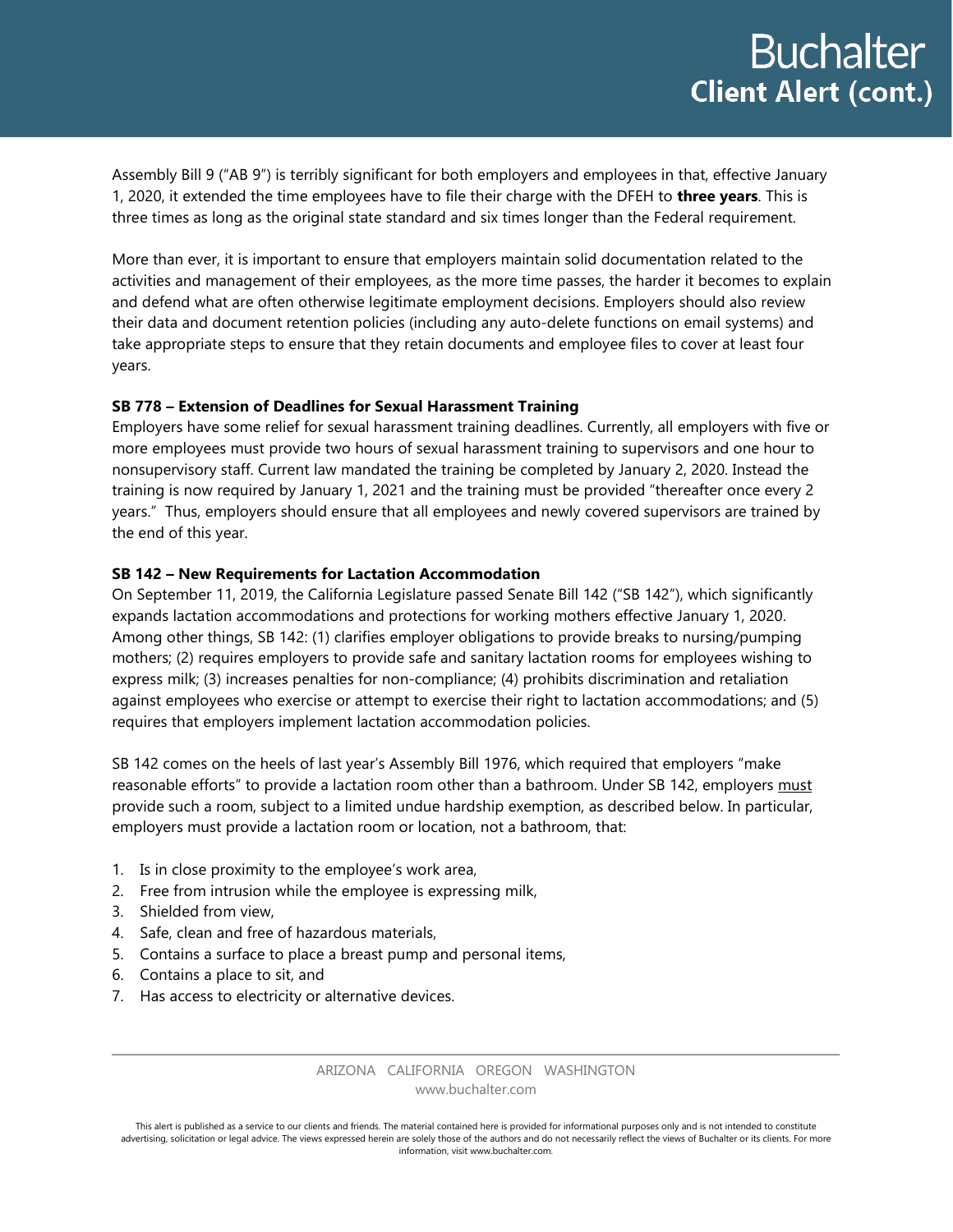The employer must also provide access to a sink with running water and a refrigerator for storing milk in close proximity to the employee's working space. SB 142 provides additional guidance for non-traditional work environments, including multitenant buildings or multiemployer worksites.

A business with 50 or fewer employees may be exempted from these requirements if the business can demonstrate that implementation would impose an "undue hardship by causing the employer significant difficulty or expense when considered in relation to the size, financial resources, nature, or structure of the employer's business."

We expect additional developments in this area as Governor Gavin Newsom has indicated his support for the expansion of paid family leave and increased worker protections. Employers are advised to ensure appropriate facilities are provided and that a compliant policy is in place, which may require revisions to your handbook. Note that other lactation requirements apply under the Federal Fair Labor Standards Act and also under certain local laws, including in San Francisco.

#### **SB 188 – Protection for Certain Hairstyles**

Also known as the CROWN Act (which stands for Creating a Respectful and Open Workplace), Senate Bill 188 ("SB 188") precludes discrimination against natural hair, making California the first state to take such a step. Specifically, SB 188 amends the definition of race under California's Education and Government Codes and, therefore, amends the protections against racial discrimination under FEHA. The Bill expands the definition of race to include "traits historically associated with race, including, but not limited to, hair texture and protective hairstyles."

The amended definition means that the hiring, promotion, and termination of employment and other employment practices must not be made based on such hairstyle traits "unless based on a bona fide occupational qualification or applicable security regulations." Businesses should carefully consider their workplace dress code and grooming policies as SB 188 specifically mentions afros, braids, twists, and locks as important racial hairstyles.

#### **Consumer Law**

# **AB 25 - Clarification of the California Consumer Privacy Act**

The California Consumer Privacy Act of 2018 ("CCPA"), grants consumers various rights with regard to their personal information held by businesses, including the right to request a business to disclose specific pieces of personal information it has collected and to have information held by that business deleted. The CCPA has sent many businesses scrambling to interpret its onerous obligations and the timelines for same. Note that the CCPA applies to certain covered businesses, so the first step would be to ensure that the requirements extend to your business.

For those covered businesses, Assembly Bill 25 ("AB 25") is intended to provide some additional clarification on CCPA's requirements. First, AB 25 confirms that disclosures extend to personal information

> ARIZONA CALIFORNIA OREGON WASHINGTON www.buchalter.com